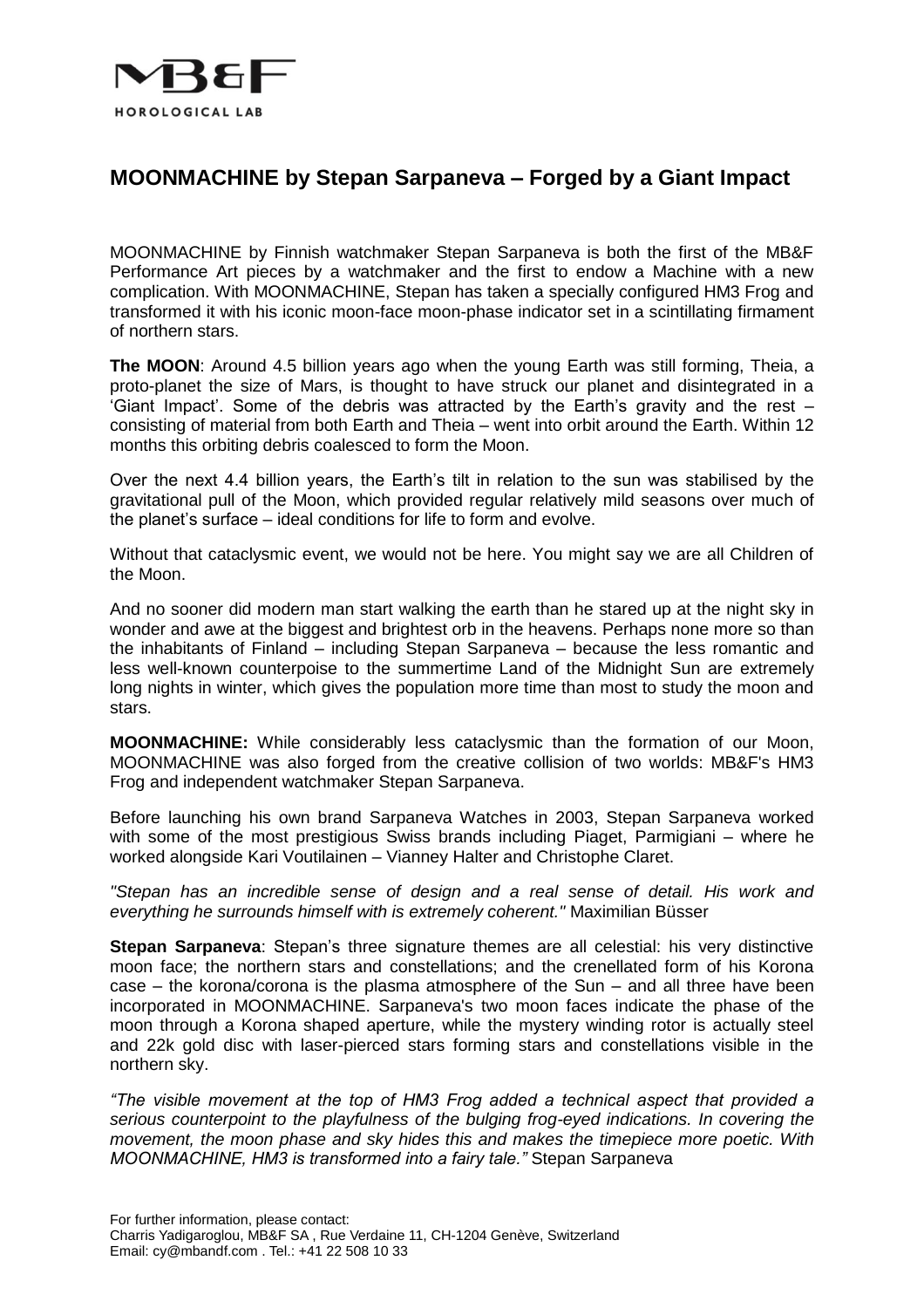

**HM3 Frog**: The Frog was chosen as the MOONMACHINE platform because the large visible movement opening in the dial side provides space for the watchmaker to play and the bulbous indication domes of the Frog are reminiscent of how science fiction buffs have long imagined habitable domes on the Moon. The Frog differs substantially from HM3 in that it is the aluminium domes that rotate under the sapphire crystals in the Frog, whereas it is the hour and minute hands that rotate around their respective stationary cones on HM3. And this is no ordinary HM3 Frog – if such a thing can be said to exist – the domes of the MOONMACHINE are unique in that they are perpendicular, rather than parallel, to the wrist.

Rotating the large indicator domes posed a number of technical challenges. The domes are machined from solid aluminium to a paper-thin wall thickness of just 0.28 mm to reduce energy requirements to an absolute minimum. The semi-spherical sapphire crystal domes have to be meticulously machined and polished as the slightest imperfection might create disconcerting magnification effects. And the Frog's unusual method of indicating time necessitated the development of a new gear train for the HM3 engine as the aluminium hour dome of the Frog rotates in 12 hours compared to the 24-hour revolution of the HM3 hour hand.

MOONMACHINE may portray the time in a playful manner, but there is nothing but serious and meticulous attention to detail and care regarding the fine hand-finishing of the high-tuned engine purring within.

**Northern Sky Rotor**: The multi-layered northern sky rotor adds a stunning background to the twin hand-finished moon faces. It also both disguises the potentially distracting HM3 gold winding rotor and makes use of its motion to add vivacity to the moving stars. The stars are laser-pierced allowing light to reflect from the movement underneath and are not simply placed at random: They form the seven brightest stars in Ursa Major, more commonly known as the Big Dipper/Big Plough/Big Bear, plus the seven brightest stars of Ursa Minor, more commonly known as the Little Dipper/Little Bear, which includes Polaris, the North star.

And in a detail watchmakers will appreciate, one of the stars is strategically positioned to allow access for a servicing tool.

The turning star-filled night sky of the rotor not only brings metaphoric life to the MOONMACHINE, but also literally provides life as it generates the power for both the functioning of the moon complication and the movement. The iconic MB&F battle-axe sits in pride-of-place between the two moon faces at the axis of the rotor.

*"With MOONMACHINE, HM3 doesn't just look like it travels through space, it is now a part of space. It becomes a participant not just an observer."* Stepan Sarpaneva.

While a man's face formed by craters on the Moon's surface is the result of over-active imaginations, Stepan Sarpaneva has based MOONMACHINE's moon faces on his own. It doesn't get much more personal than that!

MOONMACHINE is available in three limited editions of 18 pieces each: titanium case with white gold moon faces in a light blue sky, black titanium case with white gold moon faces in a dark blue sky and red gold case with red gold moon faces in an anthracite sky.

### **Be warned: If you kiss the Frog under a full moon, anything can happen!**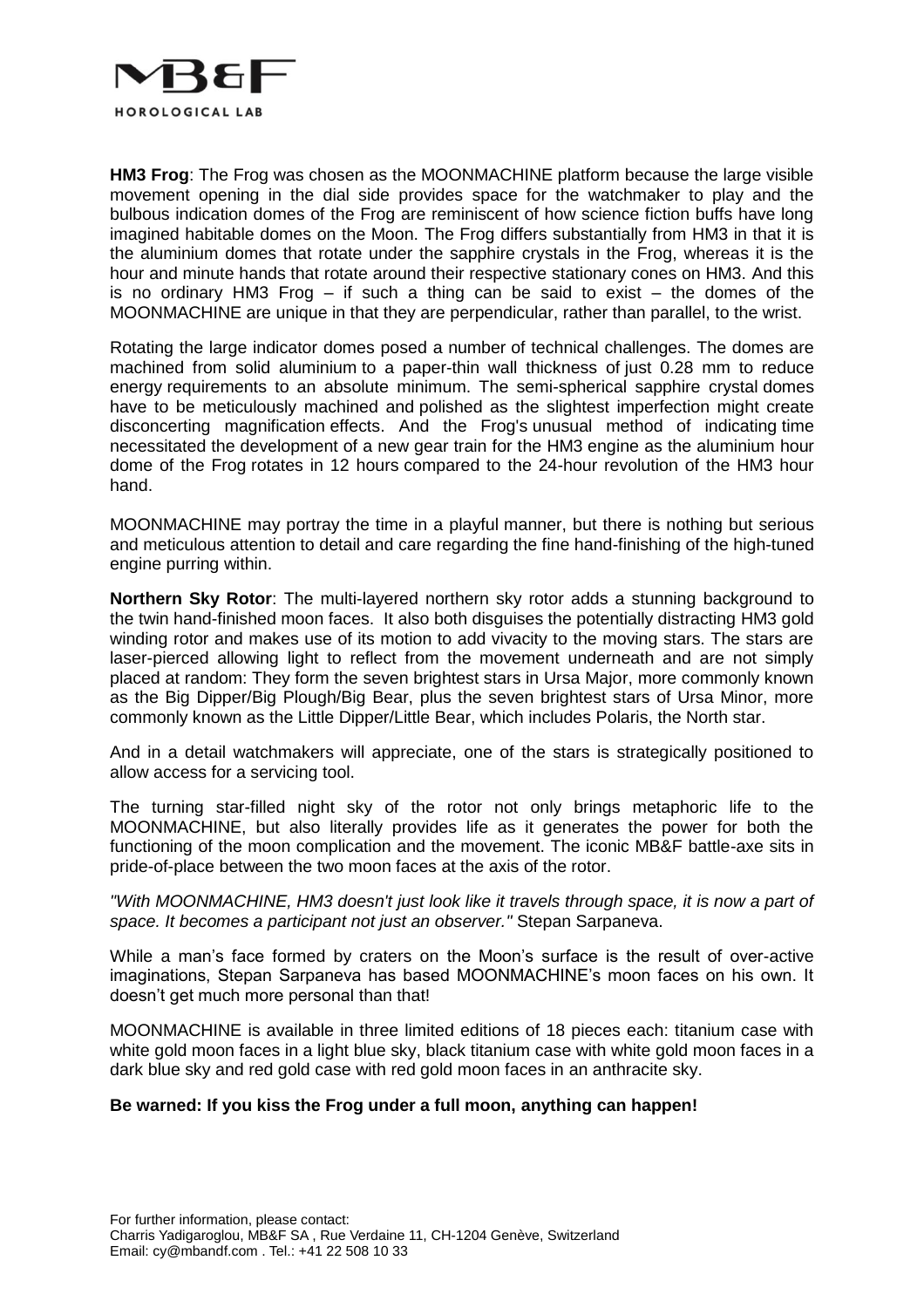

## **The Moon: Technical Specifications**

While other planets have more moons – Jupiter has 62 – and larger moons – Saturn's moon Titan is twice the size of ours – the Earth's moon is unique in our solar system because at  $\frac{1}{4}$ the size of Earth, it is very large in relation to its planet, which is why it is so influential. Average distance from Earth: 390,000km

Travelling time from Earth: three days

Gravity:  $1/6<sup>th</sup>$  Earth gravity

Length of lunar day: 27.3 Earth days

The moon does not rotate in relation to the Earth

Influences on Earth: Causes two tidal cycles per day; often provides light at night; lunar cycle was one of the very first units of time; its gravity attracts many meteors and stops them hitting Earth; stabilises the tilt of the Earth in relation to the sun.

#### **Performance Art Pieces**

Performance Art pieces are where MB&F offers a timepiece to an outside creator who modifies the Machine according to their taste.

2009: American artist Sage Vaughn made a powerful statement when he imprisoned a butterfly in gold barbed-wire on HM2 for Only Watch 2009

2009: French watch designer Alain Silberstein created the strikingly minimalistic HM2.2 Black Box.

2010: French Jeweller Boucheron created the stunning JWLRYMACHINE by transforming HM3 into a colourfully bejewelled owl.

2011: Chinese artist Huang Hankang enabled children's dreams to soar free with HM4 piloted by a flying panda for Only Watch 2011.

2012: Finnish watchmaker Stepan Sarpaneva endows HM3 Frog with his passion for the Moon and the stars in the MOONMACHINE.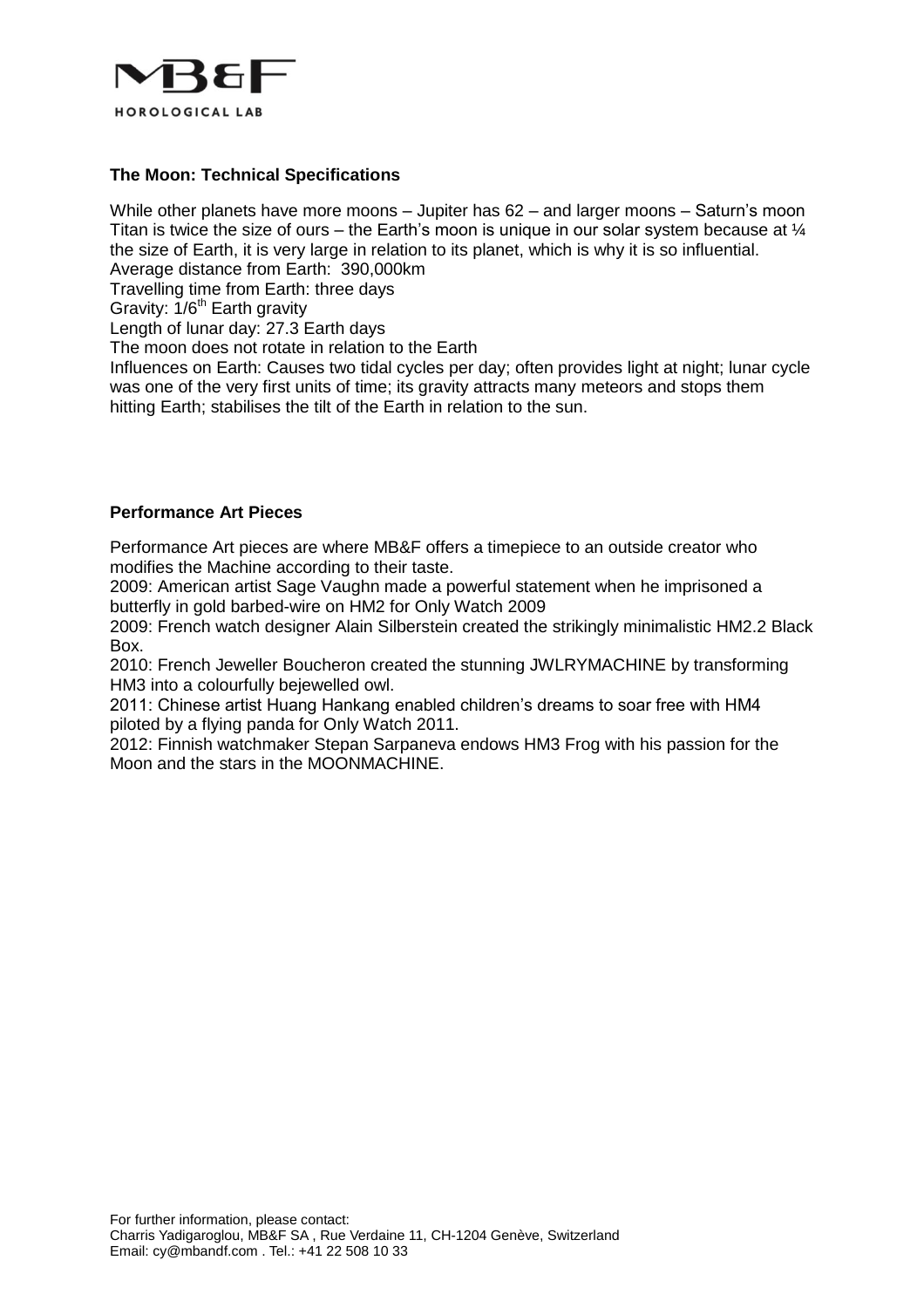

## **MOONMACHINE– Technical Specifications**

MOONMACHINE is based on a specially configured HM3 Frog and the moon complication was imagined, designed and created by Stepan Sarpaneva. It is available in three limited editions of 18 pieces each.

#### **Movement:**

Three-dimensional horological engine designed by Jean-Marc Wiederrecht/Agenhor; Powered by a Sowind base, modified by Stepan Sarpaneva Balance oscillating at 28,800 bph. DLC coated and star-pieced steel and 22k gold automatic winding rotor Hour and minutes information transmitted via ceramic ball bearings to rotating domes. Number of jewels: 36 (all functional) Number of components: 319

#### **Functions:**

Hour on one dome (aluminium dome rotating in 12 hours) Minutes on second dome (aluminium dome rotating in 60 minutes) Moon phase displayed by dual moons rotating under a Korona ring

#### **Case:**

Natural titanium case, white gold moon faces, light blue sky, limited edition of 18 pieces Black titanium case, white gold moon faces, dark blue sky, limited edition of 18 pieces Red gold case, red gold moon faces, anthracite sky, limited edition of 18 pieces Indication domes configured perpendicular to wrist. Screwed-down crown Dimensions (exclusive of crown and lugs): 47mm x 50mm x 19mm

Number of case components: 55

#### **Sapphire crystals:**

Domes and both display backs with anti-reflective treatment on both faces.

#### **Dials:**

Rotating aluminium domes – 0.58g,

### **Strap & Buckle:**

Black hand-stitched alligator with 18K gold & titanium custom designed deployment buckle